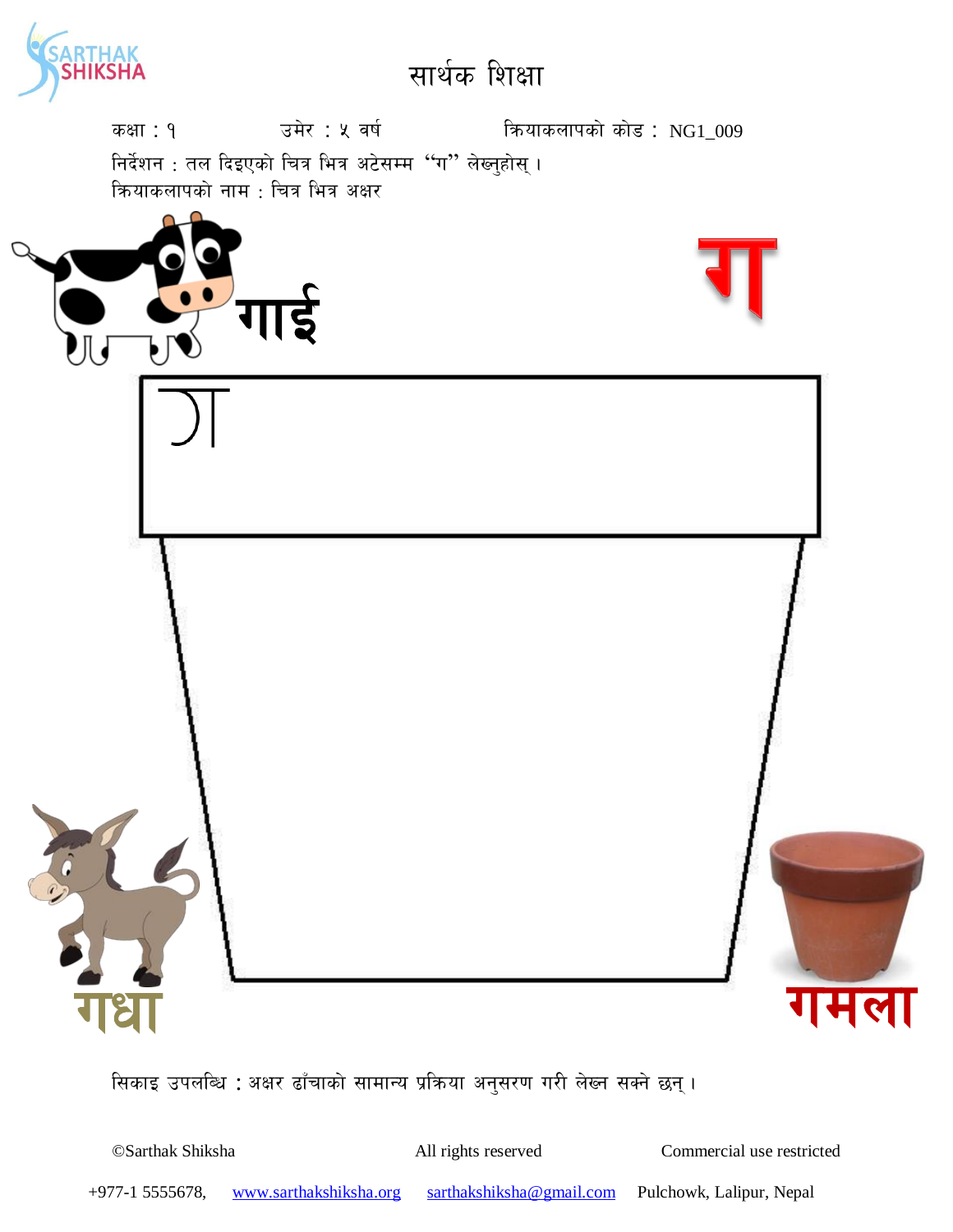



सिकाइ उपलब्धि : अक्षर ढाँचाको सामान्य प्रक्रिया अनुसरण गरी लेख्न सक्ने छन्।

©Sarthak Shiksha All rights reserved Commercial use restricted

+977-1 5555678, www.sarthakshiksha.org sarthakshiksha@gmail.com Pulchowk, Lalipur, Nepal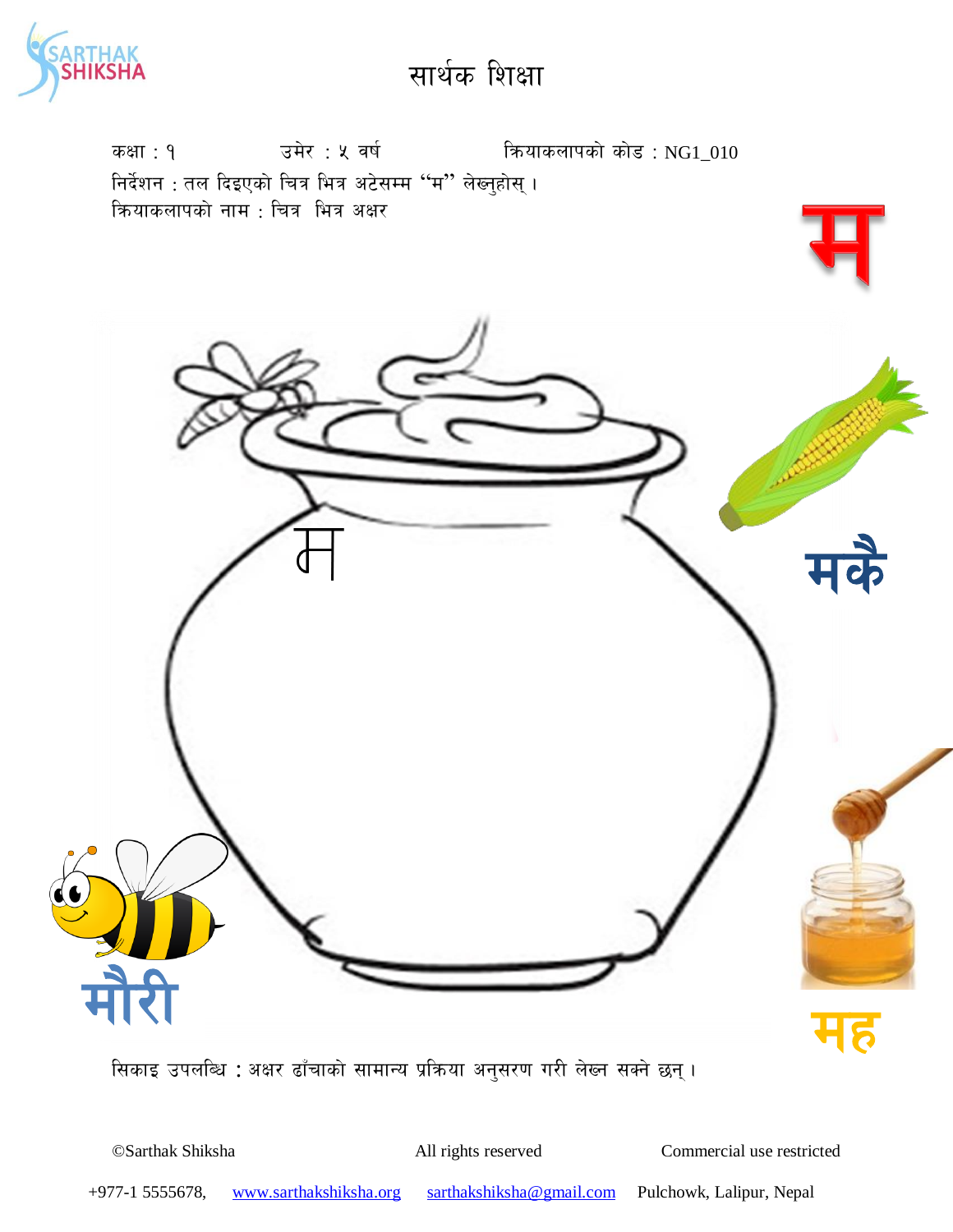



©Sarthak Shiksha All rights reserved Commercial use restricted

+977-1 5555678, www.sarthakshiksha.org sarthakshiksha@gmail.com Pulchowk, Lalipur, Nepal